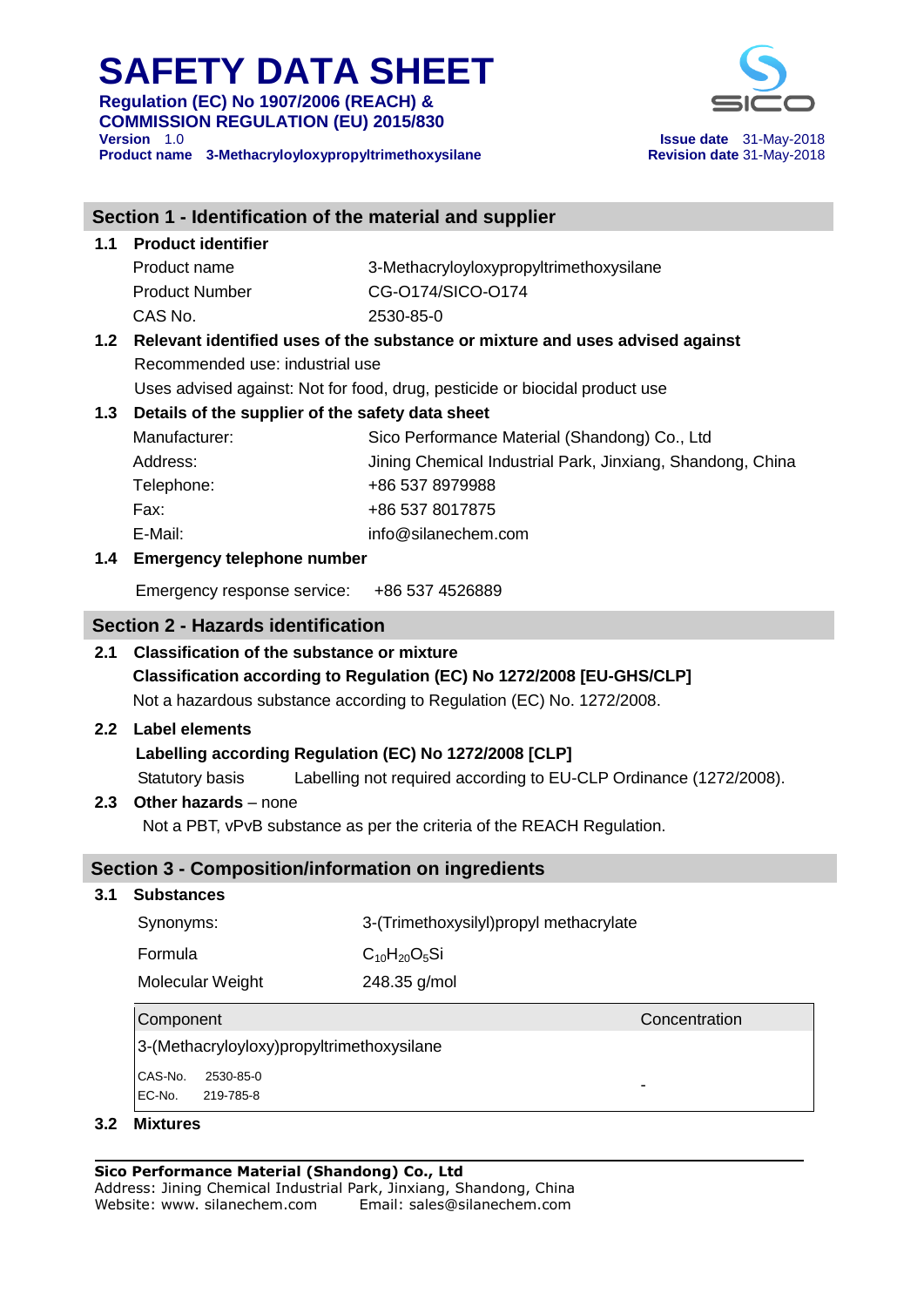**Regulation (EC) No 1907/2006 (REACH) & COMMISSION REGULATION (EU) 2015/830 Version** 1.0 **Issue date** 31-May-2018

**Product name 3-Methacryloyloxypropyltrimethoxysilane Revision date** 31-May-2018



Not Relevant

#### **Section 4 -First-aid measures**

**4.1 Description of first aid measures**

#### **General advice**

Consult a physician. Show this safety data sheet to the doctor in attendance.

#### **If inhaled**

 If breathed in, move person into fresh air. If not breathing, give artificial respiration. Consult a physician.

#### **In case of skin contact**

Wash off with soap and plenty of water. Consult a physician.

#### **In case of eye contact**

Rinse thoroughly with plenty of water for at least 15 minutes and consult a physician.

#### **If swallowed**

 Do NOT induce vomiting. Never give anything by mouth to an unconscious person. Rinse mouth with water. Consult a physician.

#### **Section 5 - Firefighting Measures**

**5.1 Extinguishing media**

### **Suitable extinguishing media**

Use water spray, alcohol-resistant foam, dry chemical or carbon dioxide.

**5.2 Special hazards arising from the substance or mixture** Carbon oxides, nitrogen oxides (NOx), silicon oxides

### **5.3 Advice for firefighters**

Wear self contained breathing apparatus for fire fighting if necessary.

**5.4 Further information**

Use water spray to cool unopened containers.

#### **Section 6 - Accidental release measures**

#### **6.1 Personal precautions, protective equipment and emergency procedures**

 Use personal protective equipment. Avoid breathing vapors, mist or gas. Ensure adequate ventilation.Remove all sources of ignition. Evacuate personnel to safe areas. Beware of vapours accumulating to form explosive concentrations. Vapours can accumulate in low areas.

- **6.2 Environmental precautions** Prevent further leakage or spillage if safe to do so. Do not let product enter drains.
- **6.3 Methods and materials for containment and cleaning up** Contain spillage, and then collect with an electrically protected vacuum cleaner or by wet-brushing and place in container for disposal according to local regulations (see section 13). Keep in suitable, closed containers for disposal.
- **6.4 Reference to other sections**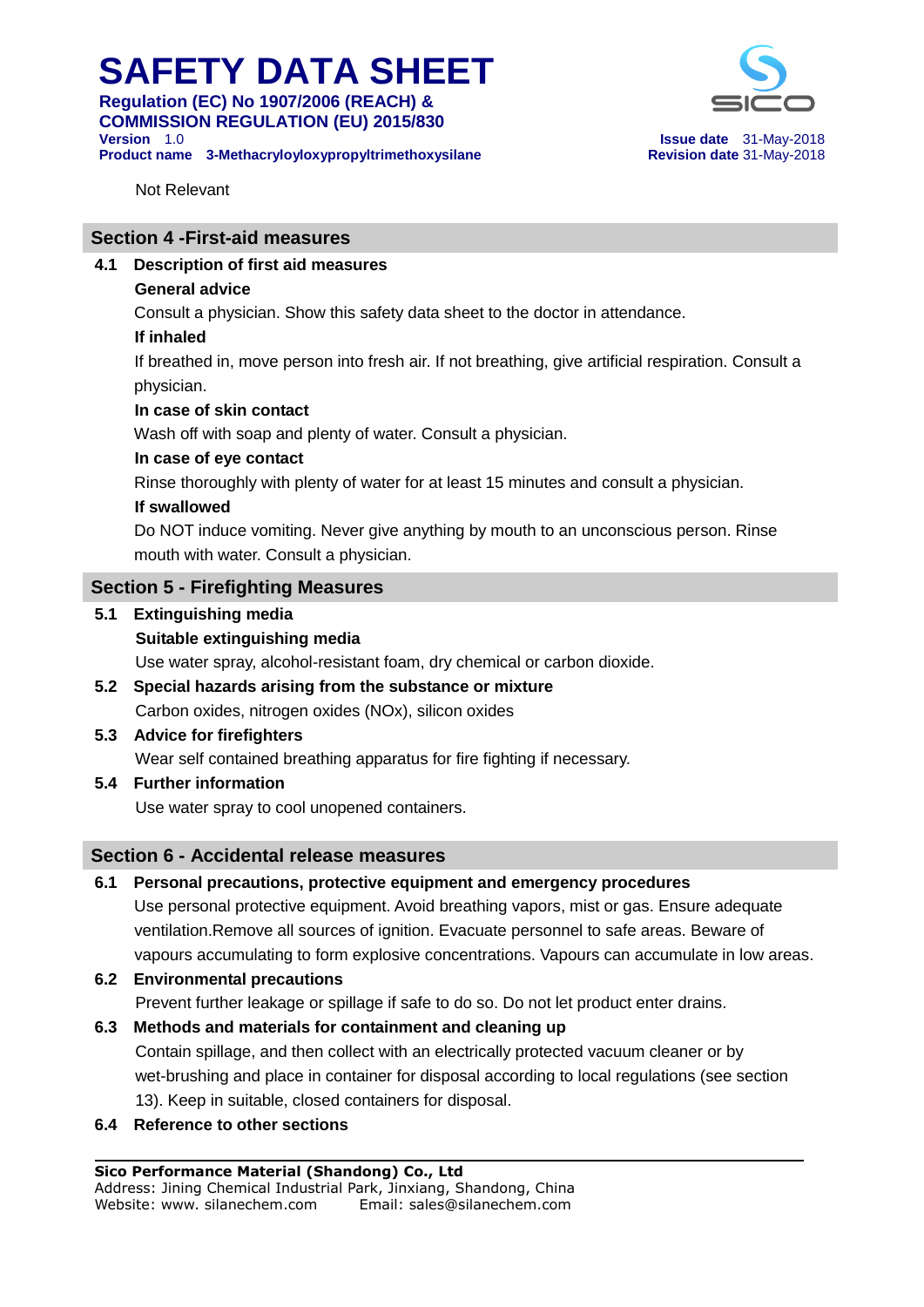**Regulation (EC) No 1907/2006 (REACH) & COMMISSION REGULATION (EU) 2015/830 Version** 1.0 **Issue date** 31-May-2018

**Product name 3-Methacryloyloxypropyltrimethoxysilane Revision date** 31-May-2018



For disposal see section 13.

### **Section 7 - Handling and Storage**

#### **7.1 Precautions for safe handling**

 Avoid contact with skin and eyes. Avoid inhalation of vapour or mist. Keep away from sources of ignition - No smoking.Take measures to prevent the build up of Electrostatic charge.

### **7.2 Conditions for safe storage, including any incompatibilities**

 Store in cool place. Keep container tightly closed in a dry and well-ventilated place. Containers which are opened must be carefully resealed and kept upright to prevent leakage. Moisture sensitive.

**7.3 Specific end uses** no data available

### **Section 8 - Exposure Controls / Personal Protection**

### **8.1 Control parameters**

 **Components with workplace control parameters**

#### **8.2 Exposure controls**

### **Appropriate engineering controls**

 Handle in accordance with good industrial hygiene and safety practice. Wash hands before breaks and at the end of workday.

#### **Personal protective equipment**

#### **Eye/face protection**

 Tightly fitting safety goggles. Faceshield (8-inch minimum). Use equipment for eye protection tested and approved under appropriate government standards such as NIOSH (US) or EN 166(EU).

#### **Skin protection**

 Handle with gloves. Gloves must be inspected prior to use. Use proper glove removal Technique (without touching glove's outer surface) to avoid skin contact with this product. Dispose of contaminated gloves after use in accordance with applicable laws and good laboratory practices. Wash and dry hands.

#### **Body Protection**

 Complete suit protecting against chemicals, The type of protective equipment must be Selected according to the concentration and amount of the dangerous substance at the specific workplace.

#### **Respiratory protection**

 Where risk assessment shows air-purifying respirators are appropriate use a full-face Respirator with multi-purpose combination (US) or type ABEK (EN 14387) respirator cartridges as a backup to engineering controls. If the respirator is the sole means of protection, use a full-face supplied air respirator. Use respirators and components tested and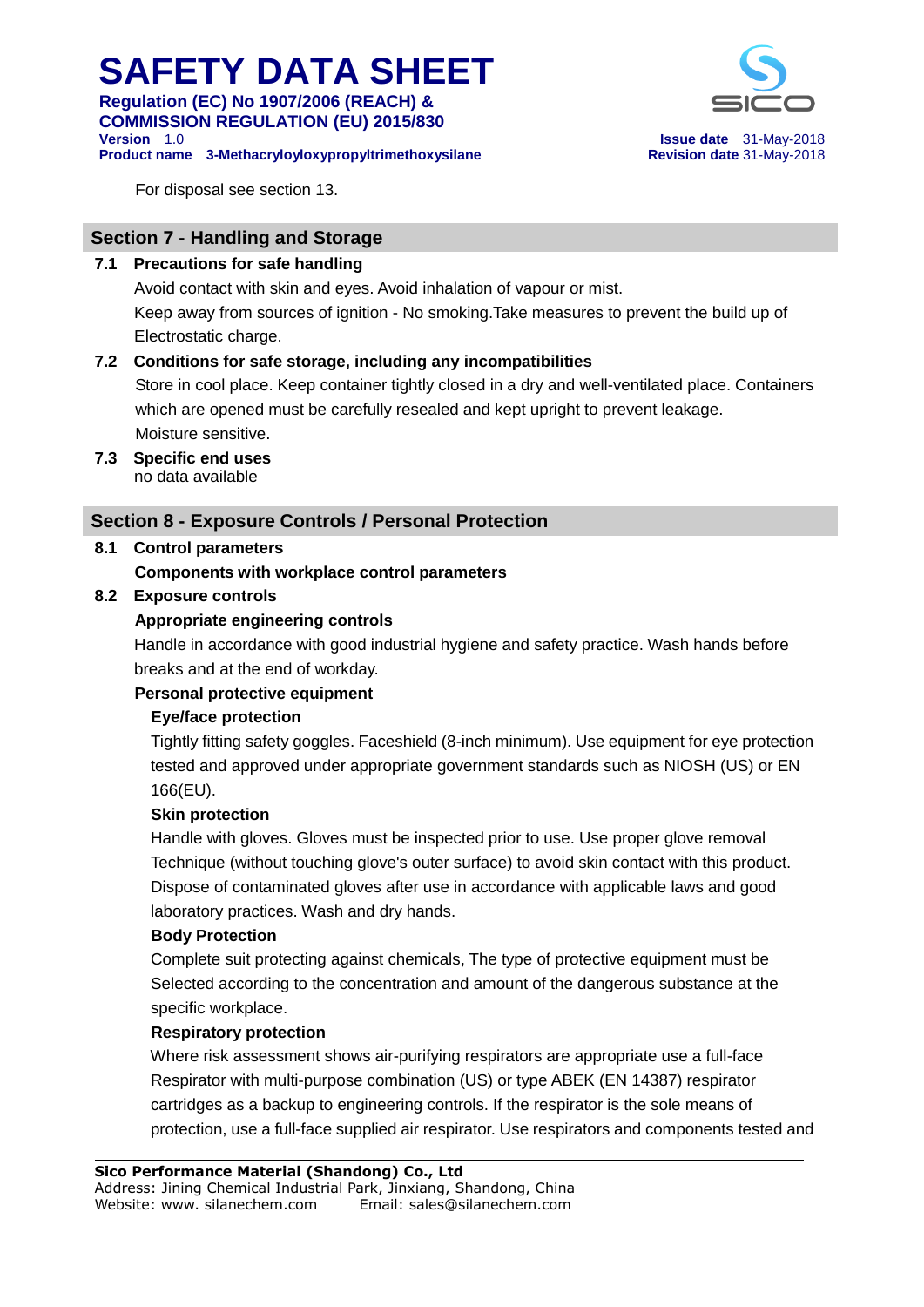**Regulation (EC) No 1907/2006 (REACH) & COMMISSION REGULATION (EU) 2015/830 Version** 1.0 **Issue date** 31-May-2018

**Product name 3-Methacryloyloxypropyltrimethoxysilane Revision date** 31-May-2018



approved under appropriate government standards such as NIOSH (US) or CEN (EU).

#### **Section 9 - Physical and chemical properties**

### **9.1 Information on basic physical and chemical properties**

| Appearance                       | Colourless liquid                |
|----------------------------------|----------------------------------|
| Odour                            | no data available                |
| <b>Odour Threshold</b>           | no data available                |
| рH                               | no data available                |
| Melting point/freezing           | no data available                |
| Initial boiling point and        | 190 °C - lit.                    |
| Flash point                      | 92 °C - closed cup               |
| <b>Evaporation rate</b>          | no data available                |
| Flammability (solid, gas)        | no data available                |
| Upper/lower flammability or      | Upper explosion limit: 5.4 %(V)  |
| explosive limits                 | Lower explosion limit: 0.9 %(V)  |
| Vapour pressure                  | 1 hPa at 20 $\degree$ C          |
| Vapour density                   | $8.57 - (Air = 1.0)$             |
| Relative density                 | 1.045 g/cm <sup>3</sup> at 25 °C |
| Water solubility                 | soluble                          |
| Partition coefficient: noctanol/ | no data available                |
| water                            |                                  |
| Autoignition temperature         | no data available                |
| Decomposition temperature        | no data available                |
| Viscosity                        | no data available                |
| <b>Explosive properties</b>      | no data available                |
| Oxidizing properties             | no data available                |
|                                  |                                  |

#### **9.2 Other safety information** no data available

### **Section 10 - Stability and Reactivity**

**10.1 Reactivity** no data available

- **10.2 Chemical stability** no data available
- **10.3 Possibility of hazardous reactions** no data available
- **10.4 Conditions to avoid** Heat, flames and sparks.

#### **10.5 Incompatible materials** Strong acids, Strong oxidizing agents, Water, Bases, Alcohols, Peroxides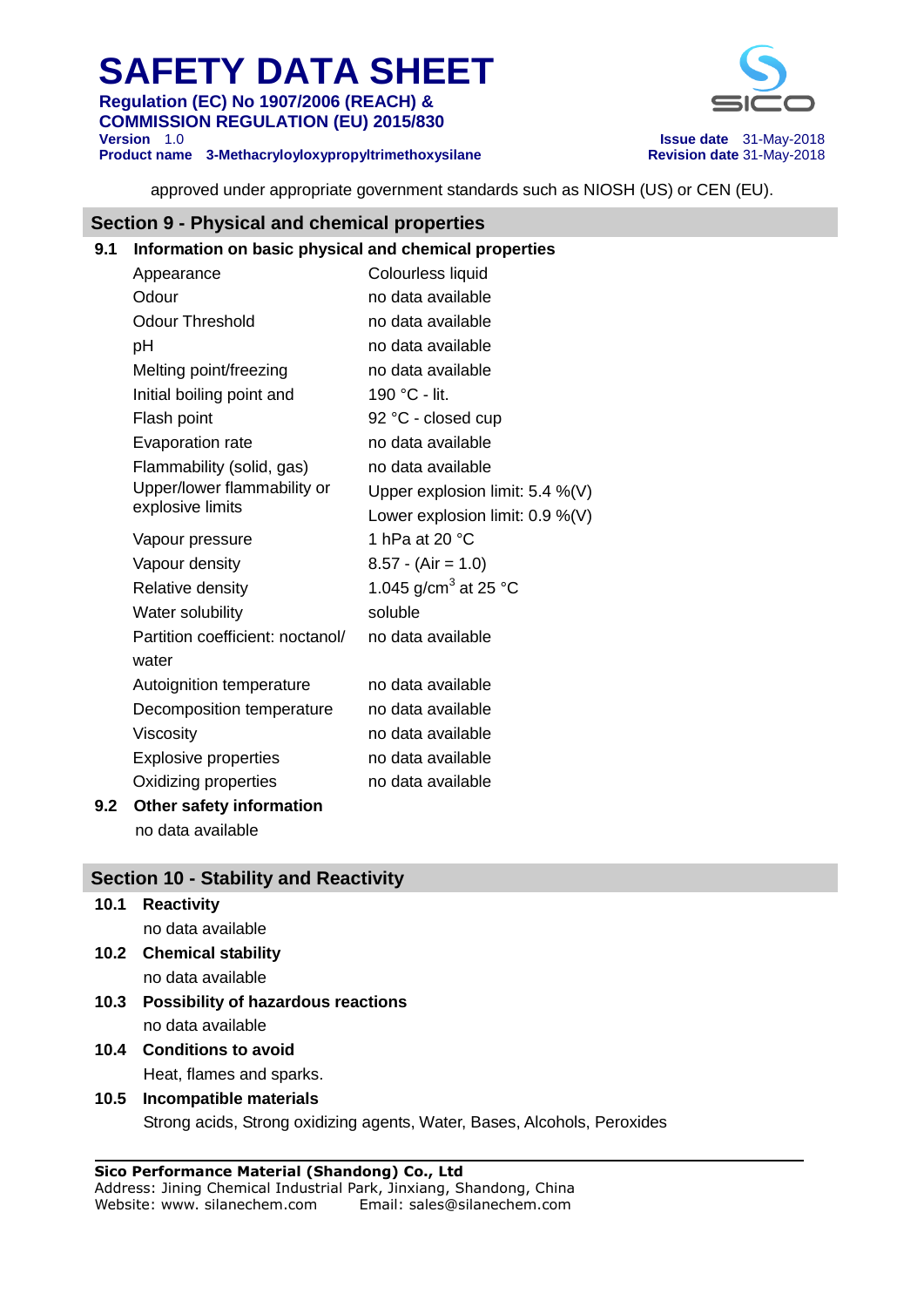**Regulation (EC) No 1907/2006 (REACH) & COMMISSION REGULATION (EU) 2015/830 Version** 1.0 **Issue date** 31-May-2018

**Product name 3-Methacryloyloxypropyltrimethoxysilane Revision date** 31-May-2018

#### **10.6 Hazardous decomposition products**

Other decomposition products - no data available

#### **Section 11 - Toxicological Information**

**11.1 Information on toxicological effects Acute toxicity** LD50 Oral - rat - 23617 mg/kg **Skin corrosion/irritation Serious eye damage/eye irritation** Eyes - rabbit - Severe eye irritation  **Respiratory or skin sensitization** no data available  **Germ cell mutagenicity** no data available  **Carcinogenicity** IARC: No component of this product present at levels greater than or equal to 0.1% is identified as probable, possible or confirmed human carcinogen by IARC.  **Reproductive toxicity** no data available  **Specific target organ toxicity - single exposure** no data available  **Specific target orgtoxicity - repeated exposure** no data available  **Aspiration hazard** no data available **Potential health effects Inhalation May be harmful if inhaled. Causes respiratory tract irritation. Ingestion** May be harmful if swallowed. **Skin** May be harmful if absorbed through skin. Causes skin irritation. **Eves Causes eye irritation. Signs and Symptoms of Exposure** To the best of our knowledge, the chemical, physical, and toxicological properties have not been thoroughly investigated.  **Additional Information** RTECS: UC0230000

#### **Section 12 - Ecological Information**

#### **12.1 Toxicity**

Toxicity to fish LC50 - Danio rerio (zebra fish) - > 1,042 mg/l - 96 h

**Sico Performance Material (Shandong) Co., Ltd** Address: Jining Chemical Industrial Park, Jinxiang, Shandong, China Website: www. silanechem.com Email: sales@silanechem.com

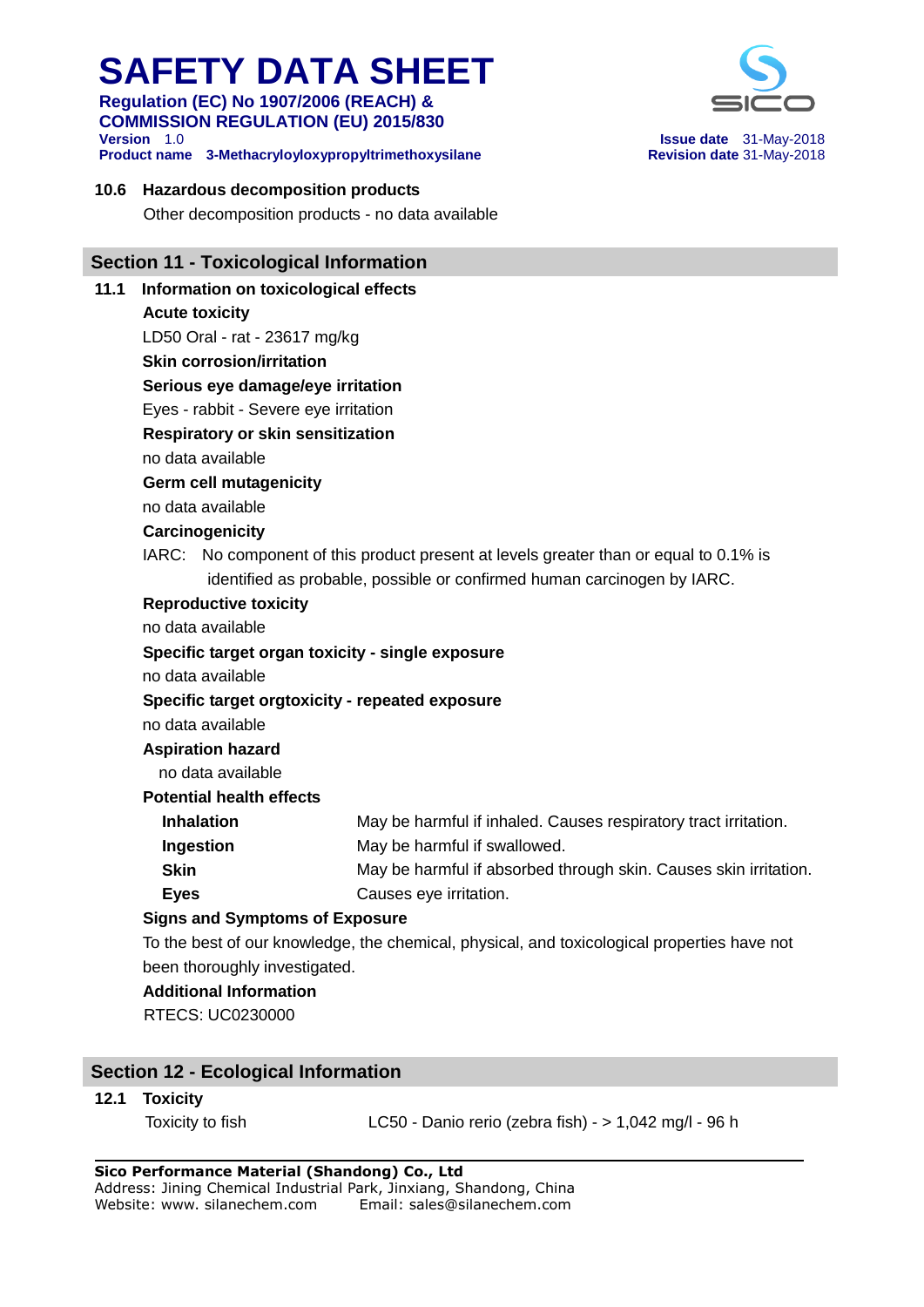**Regulation (EC) No 1907/2006 (REACH) & COMMISSION REGULATION (EU) 2015/830 Version** 1.0 **Issue date** 31-May-2018

**Product name 3-Methacryloyloxypropyltrimethoxysilane Revision date** 31-May-2018



Toxicity to daphnia and other EC50 - Daphnia magna (Water flea) - > 876 mg/l - 48 h aquatic invertebrates Toxicity to algae **IC50 - Desmodesmus subspicatus (green algae) - > 536 mg/l** - 72 h **12.2 Persistence and degradability** no data available **12.3 Bioaccumulative potential**

no data available

- **12.4 Mobility in soil** no data available
- **12.5 Results of PBT and vPvB assessment** no data available
- **12.6 Other adverse effects** no data available

### **Section 13 - Disposal Considerations**

### **13.1 Waste treatment methods**

#### **Product**

This combustible material may be burned in a chemical incinerator equipped with an afterburner and scrubber. Offer surplus and non-recyclable solutions to a licensed disposal company.

 **Contaminated packaging**

Dispose of as unused product.

### **Section 14 - Transport Information**

|      | 14.1 UN number                  |                     |                           |          |  |
|------|---------------------------------|---------------------|---------------------------|----------|--|
|      | ADR/RID: -                      |                     | IMDG: -                   | IATA: -  |  |
|      |                                 |                     |                           |          |  |
|      | 14.2 UN proper shipping name    |                     |                           |          |  |
|      | ADR/RID: Not dangerous goods    |                     |                           |          |  |
|      | IMDG:                           | Not dangerous goods |                           |          |  |
|      | IATA:<br>Not dangerous goods    |                     |                           |          |  |
|      | 14.3 Transport hazard class(es) |                     |                           |          |  |
|      | ADR/RID: -                      |                     | $IMDG: -$                 | IATA: -  |  |
|      | 14.4 Packaging group            |                     |                           |          |  |
|      | ADR/RID: -                      |                     | IMDG: -                   | IATA: -  |  |
|      | 14.5 Environmental hazards      |                     |                           |          |  |
|      | ADR/RID: no                     |                     | IMDG Marine pollutant: no | IATA: no |  |
| 14.6 | Special precautions for user    |                     |                           |          |  |
|      | no data available               |                     |                           |          |  |